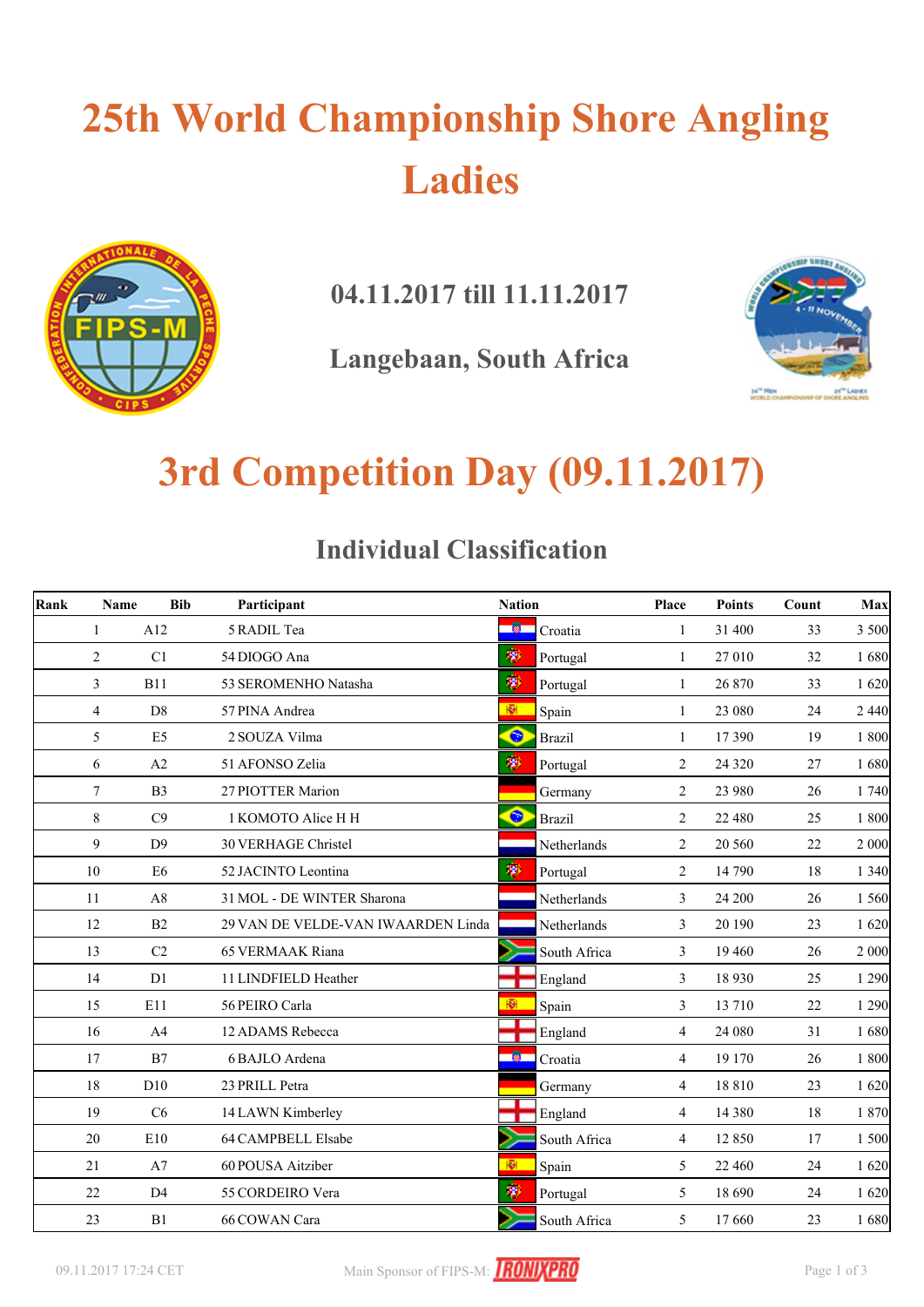# **25th World Championship Shore Angling Ladies**



### **04.11.2017 till 11.11.2017**

#### **Langebaan, South Africa**



|        | <b>CIPS</b>    |                       |                       |                 |         |    |         |
|--------|----------------|-----------------------|-----------------------|-----------------|---------|----|---------|
| 24     | C8             | 22 MESURE Crystèle    | France                | 5               | 12 4 10 | 15 | 1450    |
| 25     | E3             | 8 MATULJA Marina      | - 60<br>Croatia       | 5               | 12 170  | 13 | 2 000   |
| 26     | A11            | 48 HONIBALL Melanie   | Namibia               | 6               | 20 880  | 22 | 1620    |
| 27     | D <sub>3</sub> | 39 DI CESARE Monica   | Italy                 | 6               | 16 680  | 19 | 1680    |
| $28\,$ | B <sub>5</sub> | 61 VERA Josefa        | ЮI<br>Spain           | 6               | 16 570  | 24 | 1680    |
| 29     | $\rm E8$       | 13 FREWIN Nicki       | England               | 6               | 11 350  | 16 | 1800    |
| 30     | C11            | 38 FOLEY Nikki        | Ireland               | 6               | 10 860  | 15 | 1 560   |
| 31     | A <sub>9</sub> | 41 FALCHI Chiara      | Italy                 | $7\overline{ }$ | 19 270  | 25 | 2 1 4 0 |
| 32     | <b>B6</b>      | 43 MICELA Isabella    | Italy                 | $7\overline{ }$ | 15 280  | 21 | 1 2 9 0 |
| 33     | D <sub>2</sub> | 37 WHELAN Tracey      | Ireland               | 7               | 13 980  | 19 | 1 3 9 0 |
| 34     | E9             | 42 LUBRANO Rosa       | Italy                 | $\tau$          | 11 000  | 12 | 1 560   |
| 35     | C <sub>5</sub> | 7 LOTSPAICH Sanja     | <b>A</b> 1<br>Croatia | $\tau$          | 10 130  | 13 | 1 1 9 0 |
| 36     | A1             | 35 GORMLEY Lisa       | Ireland               | 8               | 19 180  | 24 | 1800    |
| 37     | <b>B9</b>      | 21 DUDIT Laureen      | France                | 8               | 15 060  | 19 | 2 0 7 0 |
| 38     | D7             | 9 KOTLAR Nikolina     | - 60<br>Croatia       | 8               | 12 5 10 | 14 | 1 2 9 0 |
| 39     | E1             | 28 STUIJTS Susan      | Netherlands           | 8               | 10 970  | 13 | 1 3 9 0 |
| 40     | C <sub>3</sub> | 44 MANIS Maria Milva  | Italy                 | 8               | 9 2 2 0 | 12 | 1 2 9 0 |
| 41     | A6             | 25 SCHLEIFF Katharina | Germany               | 9               | 17850   | 23 | 1 4 5 0 |
| 42     | B8             | 15 JARMAN Rachael     | England               | 9               | 14 970  | 18 | 1 560   |
| 43     | D12            | 18 MAINVIS Manon      | France                | 9               | 10 480  | 12 | 1 2 9 0 |
| 44     | $\rm E2$       | 34 MANTON Linda       | Ireland               | 9               | 9 5 3 0 | 10 | 1 560   |
| 45     | C7             | 58 COY Mari           | 图<br>Spain            | 9               | 9 2 2 0 | 11 | 1 560   |
| 46     | A <sub>5</sub> | 20 NUTTENS Audrey     | France                | 10              | 16 870  | 18 | 1620    |
| 47     | $\mathbf{B}4$  | 36 SNODDY Janet       | Ireland               | 10              | 10 650  | 13 | 1 3 4 0 |
| $48\,$ | D <sub>5</sub> | 63 LOUW Kabous        | South Africa          | 10              | 9 1 4 0 | 12 | 1450    |
| 49     | E4             | 24 CASTENS Brigitte   | Germany               | 10              | 8 2 1 0 | 12 | 1 2 9 0 |
| 50     | C10            | 46 KOHLER Nedjilka    | Namibia               | 10              | 8 0 7 0 | 11 | 1 0 9 0 |
| 51     | A10            | 62 CRONJE Elzanne     | South Africa          | 11              | 15 000  | 20 | 1 4 5 0 |
| 52     | A3             | 3 ROSA DE JESUS Elida | ●<br><b>Brazil</b>    | 11              | 13 190  | 15 | 1 500   |
| 53     | B10            | 49 HART Julia         | Namibia               | 11              | 10 090  | 12 | 1680    |
| 54     | D11            | 45 COETZEE Sarah      | Namibia               | 11              | 8 0 5 0 | 11 | 1 2 4 0 |